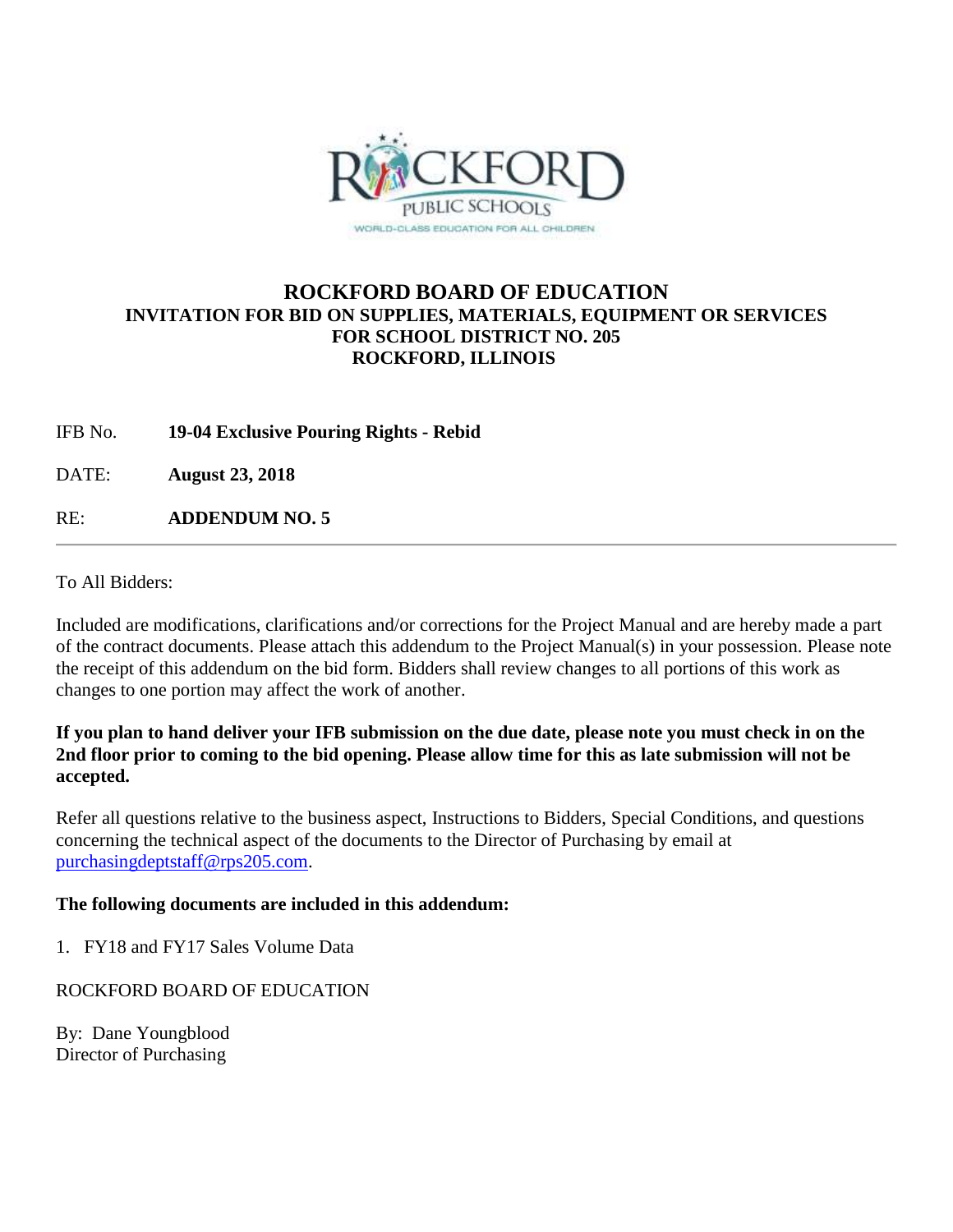### **FY18 and FY17 Sales Volume Data**

The attached documents show sales volume data by beverage for the last two years for Food Service, Booster Club Concessions, and Full Service Vending. Please note that the data for Full Service Vending does not include elementary schools, as we will not be providing that service at elementary schools going forward.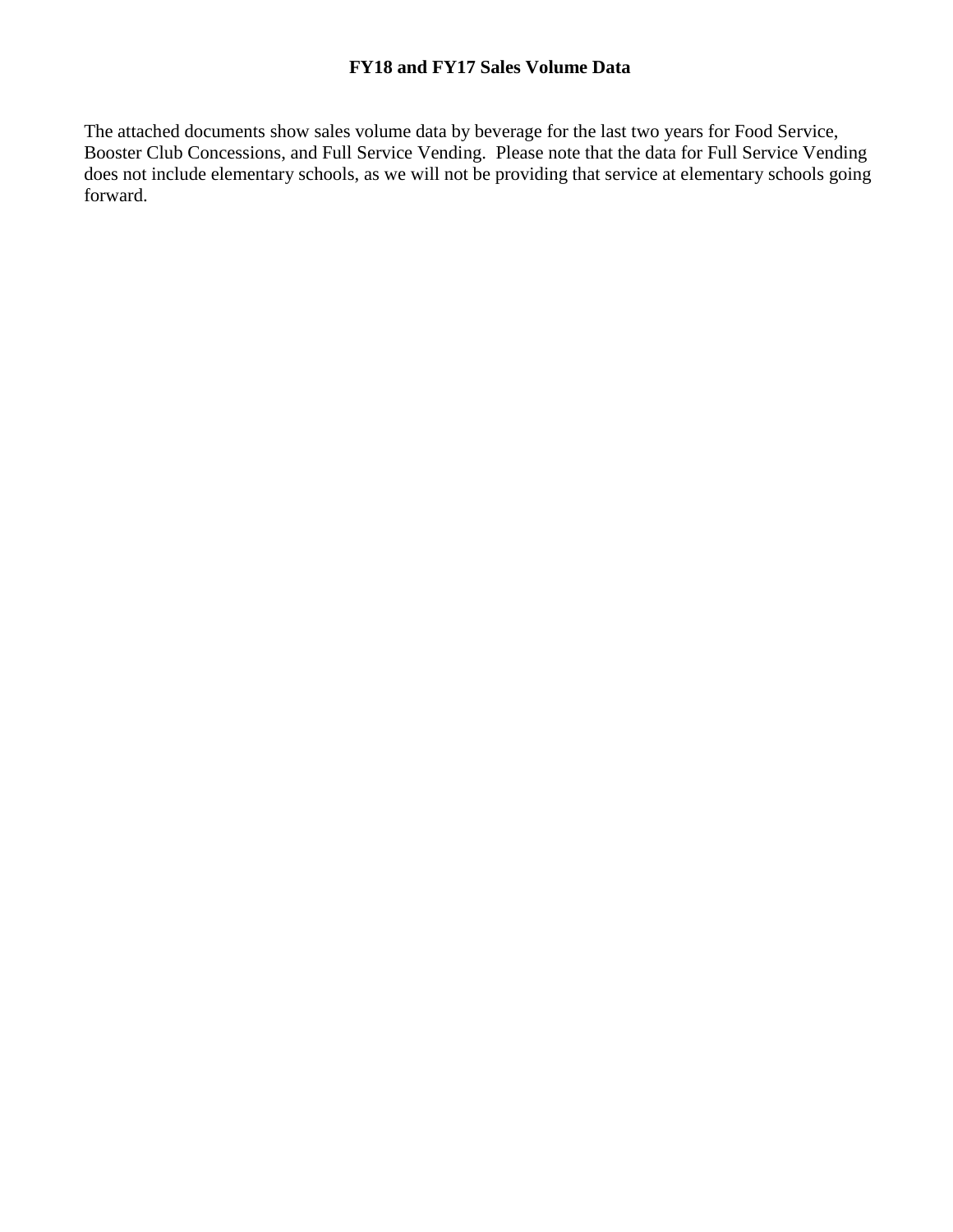### Chain: RKFD SCHOOLS

Retail Accounts: 26 selected

|                       |                       | thru 6/30/2018    | 12 Months 7/1/2017 12 Months 7/1/2016<br>thru 6/30/2017 | <b>Diff</b>       | Pct               |
|-----------------------|-----------------------|-------------------|---------------------------------------------------------|-------------------|-------------------|
| <b>Package Sizes</b>  | <b>Brand Families</b> | <b>Units Sold</b> | <b>Units Sold</b>                                       | <b>Units Sold</b> | <b>Units Sold</b> |
| <b>Total</b>          |                       | 8,529             | 11,413                                                  | $-2,884$          | $-25.3%$          |
| 12/17oz H2O           | <b>Total</b>          | 2,188             | 3,129                                                   | $-941$            | $-30.1%$          |
|                       | <b>KLARBRUNN</b>      | 2,188             | 3,129                                                   | $-941$            | $-30.1%$          |
| <b>24/100Z TROP</b>   | <b>Total</b>          | 1,198             | 166                                                     | 1,032             | 621.7%            |
|                       | <b>TROPICANA</b>      | 1,198             | 166                                                     | 1,032             | 621.7 %           |
| <b>2/12 .5L NONCA</b> | <b>Total</b>          | 676               | 807                                                     | $-131$            | $-16.2%$          |
|                       | <b>LIPTON</b>         | 676               | 807                                                     | $-131$            | $-16.2%$          |
| 24 200Z CSD           | <b>Total</b>          | 672               | 699                                                     | $-27$             | $-3.9%$           |
|                       | <b>MTN DEW</b>        | 244               | 264                                                     | $-20$             | $-7.6%$           |
|                       | <b>PEPSI</b>          | 212               | 209                                                     | 3                 | 1.4 %             |
|                       | <b>MIST</b>           | 113               | 123                                                     | $-10$             | $-8.1%$           |
|                       | <b>DOC</b>            | 103               | 103                                                     | $\mathbf 0$       | 0.0%              |
| 24/20oz H2O SH        | <b>Total</b>          | 634               | 691                                                     | -57               | $-8.2%$           |
|                       | <b>KLARBRUNN</b>      | 629               | 655                                                     | $-26$             | $-4.0%$           |
|                       | <b>AQUAFINA</b>       | 5                 | 36                                                      | $-31$             | $-86.1%$          |
| 12/12oz H2O           | <b>Total</b>          | 603               | 883                                                     | $-280$            | $-31.7%$          |
|                       | <b>KLARBRUNN</b>      | 603               | 843                                                     | $-240$            | $-28.5%$          |
|                       | <b>AQUAFINA</b>       | 0                 | 40                                                      | $-40$             | $-100.0%$         |
| 24/10oz PET           | <b>Total</b>          | 580               | 1,457                                                   | $-877$            | $-60.2%$          |
|                       | <b>DOLE</b>           | 580               | 1,457                                                   | $-877$            | $-60.2%$          |
| 12/120Z KICKST        | <b>Total</b>          | 377               | 893                                                     | $-516$            | $-57.8%$          |
|                       | <b>MTN DEW</b>        | 377               | 893                                                     | $-516$            | $-57.8%$          |
| 180/.375oz CRE        | <b>Total</b>          | 327               | 283                                                     | 44                | 15.5 %            |
|                       | <b>COFFEE MATE</b>    | 327               | 283                                                     | 44                | 15.5 %            |
| <b>42/2oz PACKETS</b> | <b>Total</b>          | 285               | 244                                                     | 41                | 16.8%             |
|                       | <b>WISPAK COFFEE</b>  | 285               | 244                                                     | 41                | 16.8%             |
| 4/6PK 12oz GAT        | <b>Total</b>          | 226               | 226                                                     | $\mathbf 0$       | 0.0%              |
|                       | <b>GATORADE</b>       | 226               | 226                                                     | $\mathbf 0$       | 0.0%              |
| 2/12 120Z ISO         | <b>Total</b>          | 193               | 195                                                     | $-2$              | $-1.0%$           |
|                       | <b>GATORADE</b>       | 193               | 195                                                     | $-2$              | $-1.0%$           |
| 24/700ML H20          | <b>Total</b>          | 185               | 334                                                     | $-149$            | $-44.6%$          |
|                       | <b>KLARBRUNN</b>      | 185               | 334                                                     | $-149$            | $-44.6%$          |
| <b>4/6PK 12oz CAN</b> | <b>Total</b>          | 120               | 101                                                     | 19                | 18.8%             |
|                       | <b>PEPSI</b>          | 78                | 66                                                      | 12                | 18.2 %            |
|                       | <b>MTN DEW</b>        | 42                | 35                                                      | $\overline{7}$    | 20.0 %            |
| 2/12PK 12oz CA        | <b>Total</b>          | 80                | 91                                                      | $-11$             | $-12.1%$          |
|                       | <b>PEPSI</b>          | 42                | 38                                                      | 4                 | 10.5 %            |
|                       | <b>MIST</b>           | 18                | 24                                                      | -6                | $-25.0%$          |
|                       | <b>SCHWEPPES</b>      | 8                 | 8                                                       | $\mathbf 0$       | $0.0 \%$          |
|                       | <b>MUG</b>            | 6                 | 10                                                      | $-4$              | $-40.0%$          |
|                       | <b>MTN DEW</b>        | 5                 | 8                                                       | $-3$              | $-37.5%$          |
|                       | <b>CRUSH</b>          | $\mathbf{1}$      | 3                                                       | $-2$              | $-66.7%$          |
| <b>CUP CASES</b>      | <b>Total</b>          | 33                | 30                                                      | 3                 | 10.0 %            |
|                       | <b>MISCELLANEOUS</b>  | 33                | 30                                                      | 3                 | 10.0%             |
| 24 1/2LTR PROP        | <b>Total</b>          | 32                | 4                                                       | 28                | 700.0%            |
|                       | <b>GATORADE</b>       | 32                | 4                                                       | 28                | 700.0%            |
| 3/8P 120Z VITA        | <b>Total</b>          | 22                | 22                                                      | $\mathbf 0$       | 0.0 %             |
|                       | <b>KLARBRUNN</b>      | 22                | 22                                                      | $\mathbf 0$       | $0.0 \%$          |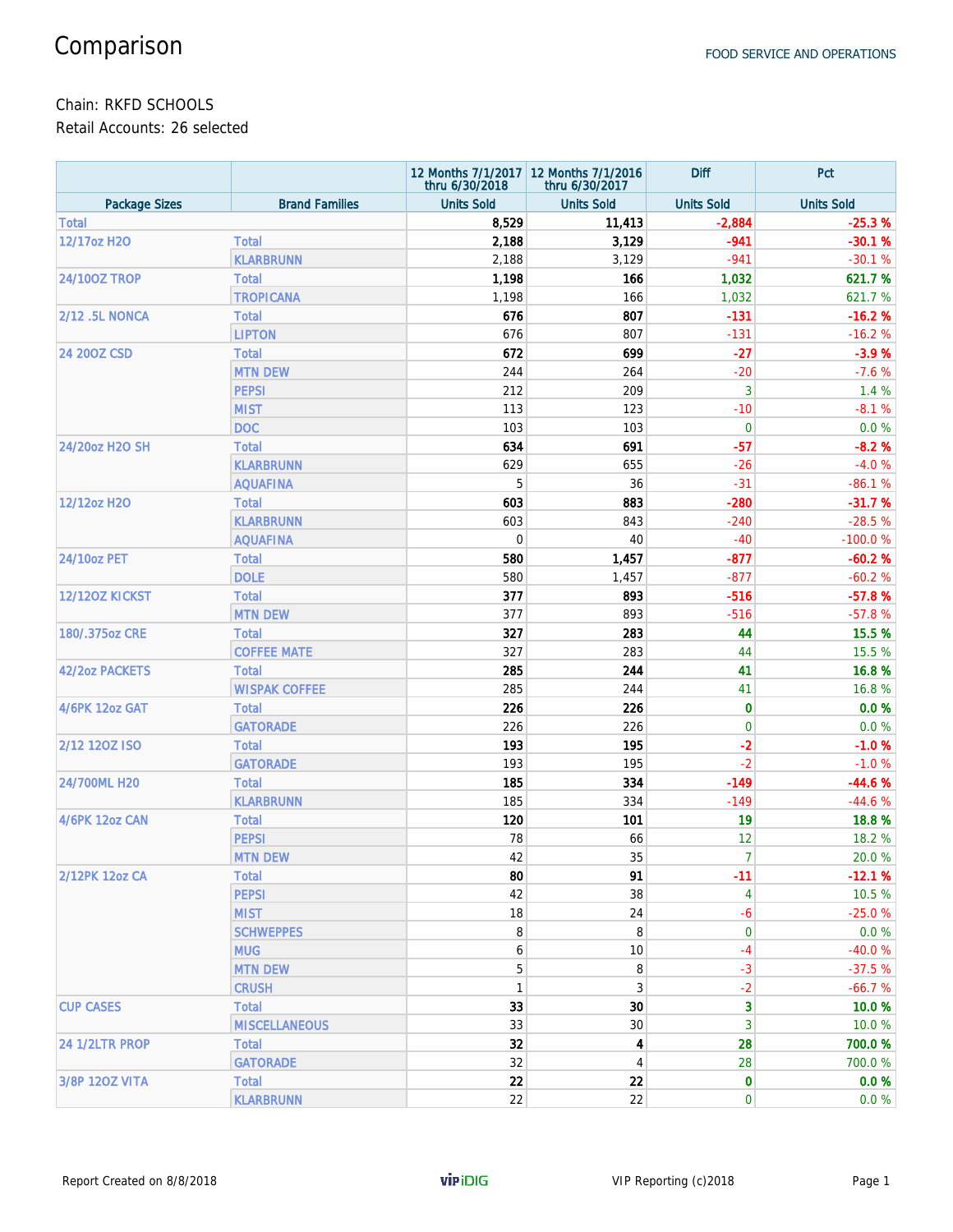|                       |                       | thru 6/30/2018    | 12 Months 7/1/2017 12 Months 7/1/2016<br>thru 6/30/2017 | <b>Diff</b>         | Pct               |
|-----------------------|-----------------------|-------------------|---------------------------------------------------------|---------------------|-------------------|
| <b>Package Sizes</b>  | <b>Brand Families</b> | <b>Units Sold</b> | <b>Units Sold</b>                                       | <b>Units Sold</b>   | <b>Units Sold</b> |
| <b>LIDS</b>           | <b>Total</b>          | 19                | 15                                                      | 4                   | 26.7 %            |
|                       | <b>MISCELLANEOUS</b>  | 19                | 15                                                      | 4                   | 26.7%             |
| 8/100Z PET NJ         | <b>Total</b>          | 16                | 143                                                     | $-127$              | $-88.8%$          |
|                       | <b>NAKED JUICE</b>    | 16                | 143                                                     | $-127$              | $-88.8%$          |
| 2000ct PACKET         | <b>Total</b>          | 15                | 9                                                       | 6                   | 66.7%             |
|                       | <b>DOLCE</b>          | 15                | 9                                                       | 6                   | 66.7 %            |
| 24/8.40Z CN IZ        | <b>Total</b>          | 14                | 0                                                       | 14                  |                   |
|                       | <b>IZZE</b>           | 14                | 0                                                       | 14                  |                   |
| 2/12PK NON CAR        | <b>Total</b>          | 10                | 4                                                       | $\ddot{\mathbf{6}}$ | 150.0%            |
|                       | <b>LIPTON</b>         | 10                | 4                                                       | 6                   | 150.0%            |
| <b>12/10oz PET</b>    | <b>Total</b>          | 8                 | 180                                                     | $-172$              | $-95.6%$          |
|                       | <b>HOGWASH</b>        | 8                 | 180                                                     | $-172$              | $-95.6%$          |
| <b>12/120Z BUB CN</b> | <b>Total</b>          | 8                 | 0                                                       | 8                   |                   |
|                       | <b>KLARBRUNN</b>      | 8                 | $\overline{0}$                                          | 8                   |                   |
| <b>12/120Z PET TP</b> | <b>Total</b>          | 5                 | 246                                                     | $-241$              | $-98.0%$          |
|                       | <b>TROPICANA</b>      | 5                 | 246                                                     | $-241$              | $-98.0%$          |
| 12/18.5oz PET         | <b>Total</b>          | $\overline{2}$    | 21                                                      | $-19$               | $-90.5%$          |
|                       | <b>LIPTON</b>         | $\overline{2}$    | 21                                                      | $-19$               | $-90.5%$          |
| <b>6/4PK 160Z GLS</b> | <b>Total</b>          | $\overline{2}$    | 0                                                       | $\overline{a}$      |                   |
|                       | <b>SPRECHER SODA</b>  | $\overline{2}$    | $\mathbf 0$                                             | $\overline{c}$      |                   |
| 8/15.20Z BLDS         | <b>Total</b>          | 1                 | 0                                                       | 1                   |                   |
|                       | <b>NAKED JUICE</b>    | $\mathbf{1}$      | $\mathbf 0$                                             | 1                   |                   |
| <b>ICE</b>            | <b>Total</b>          | $\mathbf 0$       | 4                                                       | -4                  | $-100.0%$         |
|                       | <b>MISCELLANEOUS</b>  | $\overline{0}$    | $\overline{4}$                                          | $-4$                | $-100.0%$         |
| <b>24 200Z NCARB</b>  | <b>Total</b>          | $\mathbf 0$       | 3                                                       | $-3$                | $-100.0%$         |
|                       | <b>LIPTON</b>         | $\overline{0}$    | 3                                                       | $-3$                | $-100.0%$         |
| 12/15.2oz PET         | <b>Total</b>          | $\mathbf 0$       | 3                                                       | $-3$                | $-100.0%$         |
|                       | <b>OCEAN SPRAY</b>    | $\overline{0}$    | 3                                                       | $-3$                | $-100.0%$         |
| 2/12PK CAN SPK        | <b>Total</b>          | $\mathbf 0$       | 5                                                       | $-5$                | $-100.0%$         |
|                       | <b>KLARBRUNN</b>      | $\overline{0}$    | 5                                                       | $-5$                | $-100.0%$         |
| 4/6PK 20oz H2O        | <b>Total</b>          | $\mathbf 0$       | 513                                                     | $-513$              | $-100.0%$         |
|                       | <b>KLARBRUNN</b>      | $\overline{0}$    | 513                                                     | $-513$              | $-100.0%$         |
| 6/4PK 11.2 ONE        | <b>Total</b>          | $\mathbf 0$       | $\mathbf 2$                                             | $-2$                | $-100.0%$         |
|                       | O.N.E. COCONUT        | $\overline{0}$    | $\overline{2}$                                          | $-2$                | $-100.0%$         |
| <b>24/16oz CANS</b>   | Total                 | 0                 | 1                                                       | $-1$                | $-100.0%$         |
|                       | <b>ROCK STAR</b>      | $\mathbf 0$       | $\mathbf{1}$                                            | $-1$                | $-100.0%$         |
| 8/12oz BAG            | Total                 | $\mathbf 0$       | 4                                                       | $-4$                | $-100.0%$         |
|                       | <b>WISPAK COFFEE</b>  | $\mathbf{0}$      | 4                                                       | $-4$                | $-100.0%$         |
| 6/2# CAPPUCCIN        | <b>Total</b>          | $\mathbf 0$       | 5                                                       | $-5$                | $-100.0%$         |
|                       | <b>WISPAK COFFEE</b>  | $\mathbf{0}$      | 5                                                       | $-5$                | $-100.0%$         |
| 8/2 LITER CSD         | <b>Total</b>          | $-2$              | 0                                                       | $-2$                |                   |
|                       | <b>DOC</b>            | $-2$              | $\boldsymbol{0}$                                        | $-2$                |                   |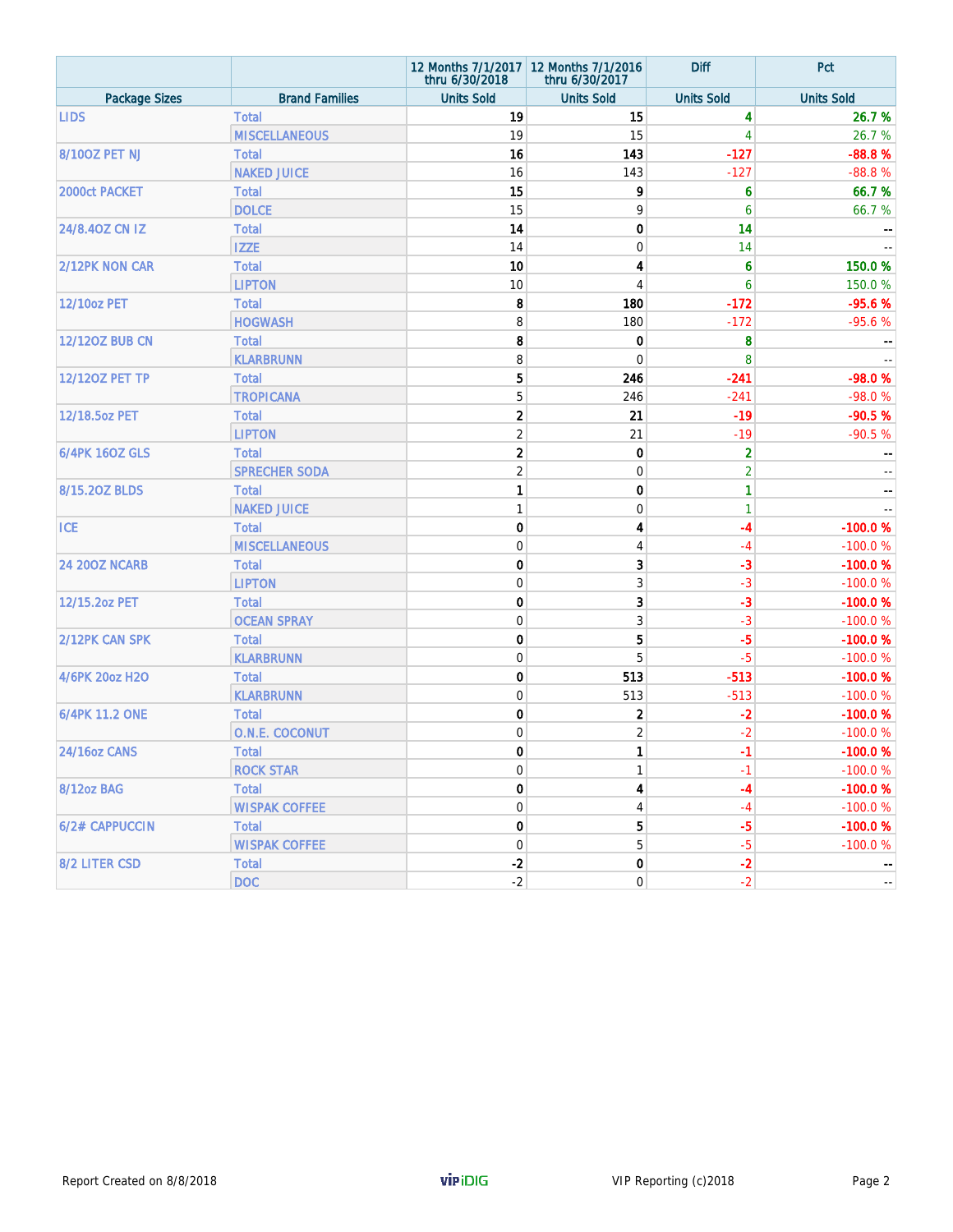# 12 Months Comparison in Units Sold



|                       | TY    | % Bus. % Bus.<br>$\mathbf{I}$ | 12       |
|-----------------------|-------|-------------------------------|----------|
| 12/17oz H2O           | 25.7% | 27.4%                         | $-30.1%$ |
| 24/100Z TROP          | 14%   | 1.5%                          | 621 7%   |
| 2/12 5L NONCA         | 7.9%  | 7.1%                          | $-16.2%$ |
| 24.200Z CSD           | 7.9%  | 6.1%                          | $-3.9%$  |
| 24/20oz H2O SH        | 7.4%  | 6.1%                          | $-8.2%$  |
| 12/12oz H2O           | 7.1%  | 7.7%                          | $-31.7%$ |
| 24/10oz PET           | 6.8%  | 12.8%                         | $-60.2%$ |
| <b>12/1207 KICKST</b> | 4.4%  | 7.8%                          | $-57.8%$ |
| 180/ 375oz CRE        | 3.8%  | 2.5%                          | 15.5%    |
| 42/2oz PACKETS        | 3.3%  | 2.1%                          | 16.8%    |
| 4/6PK 12oz GAT        | 2.8%  | 2%                            | 0%       |
| 2/12 120Z ISO         | 2.3%  | 1.7%                          | $-1%$    |
| 24/700ML H20          | 2.2%  | 2.9%                          | $-44.6%$ |
| 4/6PK 12oz CAN        | 1.4%  | 0.9%                          | 18.8%    |
| 2/12PK 12oz CA        | 0.9%  | 0.8%                          | $-12.1%$ |
| Other                 | 2.2%  | 5.9%                          | $-72.3%$ |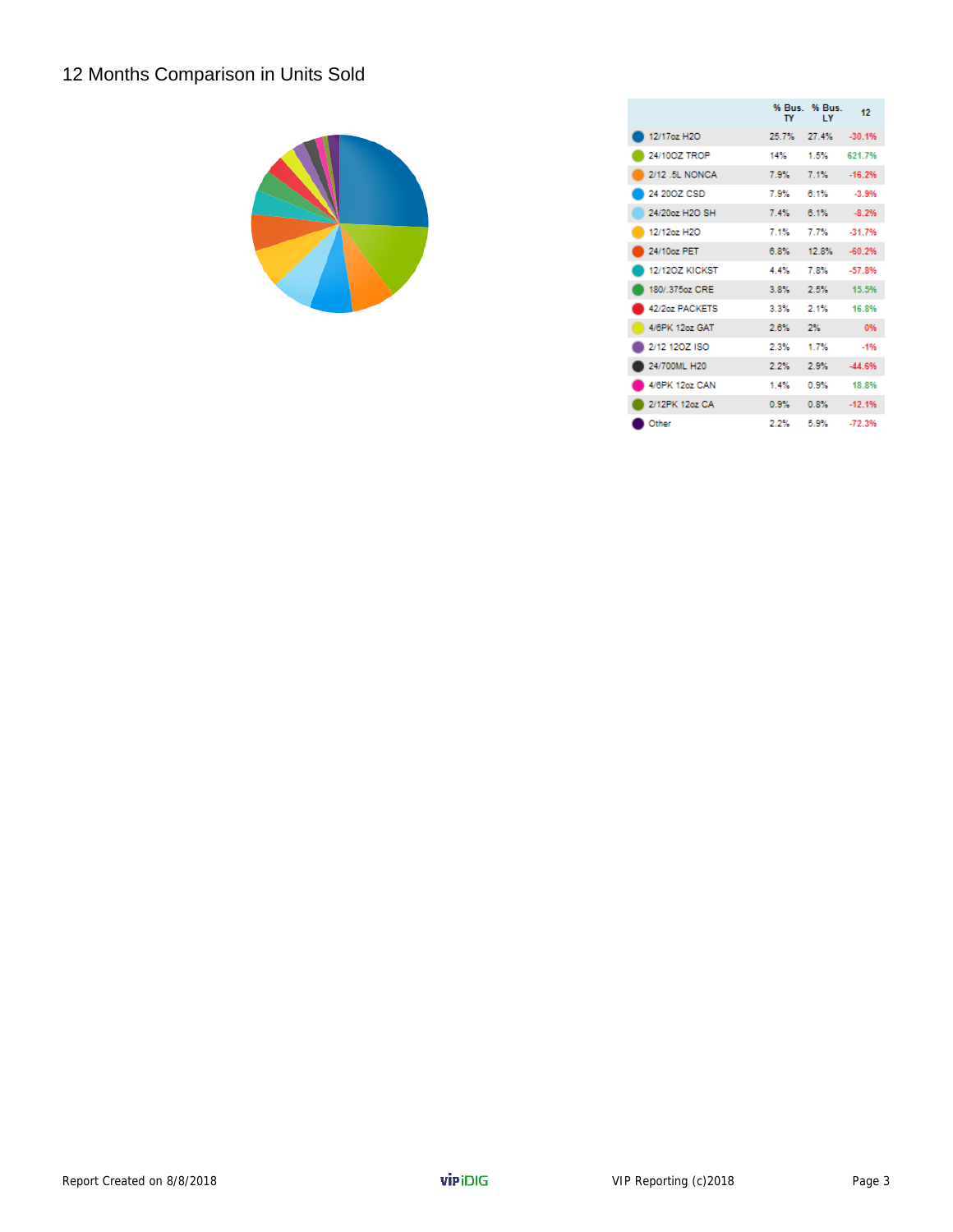### Chain: RKFD SCHOOLS

Retail Accounts: 19 selected

|                      |                        | 12 Months 7/1/2017<br>thru 6/30/2018 | 12 Months 7/1/2016<br>thru 6/30/2017 | <b>Diff</b>       | Pct                                   |
|----------------------|------------------------|--------------------------------------|--------------------------------------|-------------------|---------------------------------------|
| <b>Package Sizes</b> | <b>Brand Families</b>  | <b>Units Sold</b>                    | <b>Units Sold</b>                    | <b>Units Sold</b> | <b>Units Sold</b>                     |
| <b>Total</b>         |                        | 2,605                                | 2,759                                | $-154$            | $-5.6%$                               |
| 24 200Z CSD          | <b>Total</b>           | 988                                  | 1,076                                | $-88$             | $-8.2%$                               |
|                      | <b>PEPSI</b>           | 499                                  | 523                                  | $-24$             | $-4.6%$                               |
|                      | <b>MTN DEW</b>         | 291                                  | 344                                  | $-53$             | $-15.4%$                              |
|                      | <b>MIST</b>            | 107                                  | 113                                  | $-6$              | $-5.3%$                               |
|                      | <b>MUG</b>             | 49                                   | 38                                   | 11                | 28.9%                                 |
|                      | <b>CRUSH</b>           | 42                                   | 56                                   | $-14$             | $-25.0%$                              |
|                      | <b>DOC</b>             | $\boldsymbol{0}$                     | $\overline{2}$                       | $-2$              | $-100.0%$                             |
| 24/20oz ISO/H2       | <b>Total</b>           | 687                                  | 795                                  | $-108$            | $-13.6%$                              |
|                      | <b>GATORADE</b>        | 687                                  | 795                                  | $-108$            | $-13.6%$                              |
| 24/20oz H2O SH       | <b>Total</b>           | 611                                  | 589                                  | 22                | 3.7%                                  |
|                      | <b>KLARBRUNN</b>       | 611                                  | 586                                  | 25                | 4.3 %                                 |
|                      | <b>AQUAFINA</b>        | $\boldsymbol{0}$                     | 3                                    | $-3$              | $-100.0%$                             |
| <b>24 200Z NCARB</b> | <b>Total</b>           | 142                                  | 160                                  | $-18$             | $-11.3%$                              |
|                      | <b>LIPTON</b>          | 142                                  | 160                                  | $-18$             | $-11.3%$                              |
| 2/12PK 12oz CA       | <b>Total</b>           | 36                                   | 81                                   | $-45$             | $-55.6%$                              |
|                      | <b>MTN DEW</b>         | 18                                   | 20                                   | $-2$              | $-10.0%$                              |
|                      | <b>PEPSI</b>           | 18                                   | 40                                   | $-22$             | $-55.0%$                              |
|                      | <b>MIST</b>            | $\boldsymbol{0}$                     | 11                                   | $-11$             | $-100.0%$                             |
|                      | <b>MUG</b>             | $\boldsymbol{0}$                     | 10                                   | $-10$             | $-100.0%$                             |
| <b>12/10oz PET</b>   | <b>Total</b>           | 30                                   | 0                                    | 30                |                                       |
|                      | <b>HOGWASH</b>         | 30                                   | $\mathbf 0$                          | 30                |                                       |
| 12/12oz H2O          | <b>Total</b>           | 30                                   | 37                                   | $-7$              | $-18.9%$                              |
|                      | <b>KLARBRUNN</b>       | 30                                   | 37                                   | $-7$              | $-18.9%$                              |
| 4/6PK 12oz GAT       | <b>Total</b>           | 21                                   | 0                                    | 21                |                                       |
|                      | <b>GATORADE</b>        | 21                                   | $\mathbf 0$                          | 21                | $\overline{\phantom{a}}$              |
| 12/15.2oz PET        | <b>Total</b>           | 20                                   | 0                                    | 20                | $\qquad \qquad -$                     |
|                      | <b>OCEAN SPRAY</b>     | 20                                   | $\mathbf 0$                          | 20                | $\frac{1}{2}$                         |
| 2/12 120Z ISO        | <b>Total</b>           | 17                                   | 0                                    | 17                | $\hspace{0.05cm}$ – $\hspace{0.05cm}$ |
|                      | <b>GATORADE</b>        | 17                                   | $\mathbf 0$                          | 17                |                                       |
| 12/17oz H2O          | <b>Total</b>           | 10                                   | 15                                   | $-5$              | $-33.3%$                              |
|                      | <b>KLARBRUNN</b>       | 10                                   | 15                                   | $-5$              | $-33.3%$                              |
| 2/12PK NON CAR       | <b>Total</b>           | $\overline{7}$                       | 0                                    | $\overline{7}$    |                                       |
|                      | <b>LIPTON</b>          | $\overline{7}$                       | $\mathbf 0$                          | $\overline{7}$    | $\sim$ $\sim$                         |
| <b>24/16oz CANS</b>  | Total                  | 5                                    | $\bf{0}$                             | 5                 |                                       |
|                      | <b>ROCK STAR</b>       | 5                                    | $\boldsymbol{0}$                     | 5                 |                                       |
|                      |                        | 1                                    |                                      | 1                 |                                       |
| 12/18.5oz PET        | Total<br><b>LIPTON</b> | $\mathbf{1}$                         | 0                                    | $\mathbf{1}$      |                                       |
| 4/6PK 12oz CAN       |                        |                                      | $\boldsymbol{0}$                     |                   |                                       |
|                      | Total                  | 0                                    | 6                                    | $-6$              | $-100.0%$                             |
|                      | <b>MTN DEW</b>         | $\boldsymbol{0}$                     | 4                                    | $-4$              | $-100.0%$                             |
|                      | <b>PEPSI</b>           | $\boldsymbol{0}$                     | $\sqrt{2}$                           | $-2$              | $-100.0%$                             |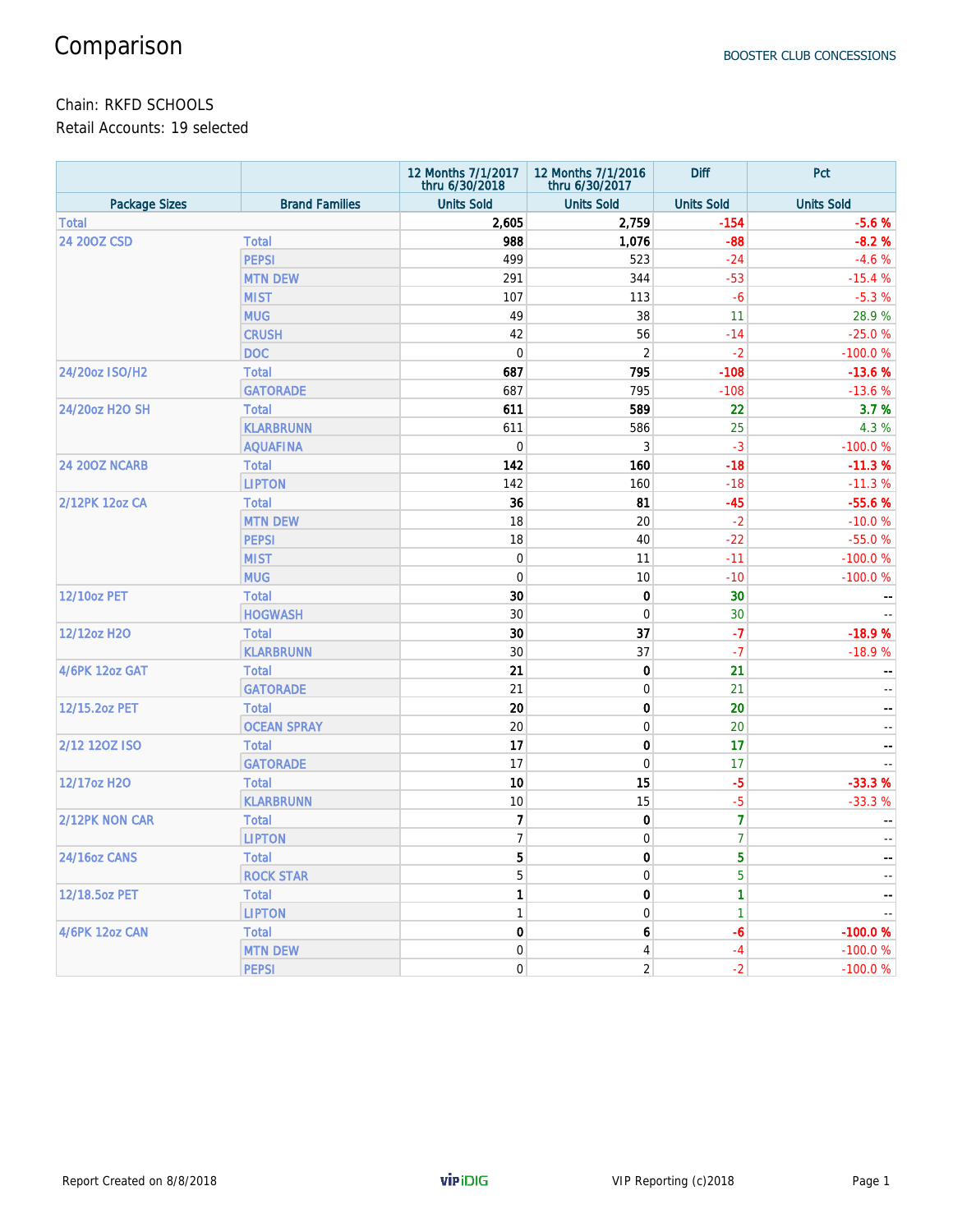# 12 Months Comparison in Units Sold



|                | TY    | % Bus. % Bus.<br>$\mathbf{I}$ Y | 12      |
|----------------|-------|---------------------------------|---------|
| 24 200Z CSD    | 37.9% | 39%                             | $-8.2%$ |
| 24/20oz ISO/H2 | 26.4% | 28.8%                           | 13.6%   |
| 24/20oz H2O SH | 23.5% | 21.3%                           | 3.7%    |
| 24 200Z NCARB  | 5.5%  | 5.8%                            | 11.2%   |
| 2/12PK 12oz CA | 1.4%  | 2.9%                            | 55.6%   |
| 12/10oz PET    | 1.2%  | 0%                              | 100%    |
| 12/12oz H2O    | 1.2%  | 1.3%                            | 18.9%   |
| 4/6PK 12oz GAT | 0.8%  | O%                              | 100%    |
| 12/15 2oz PET  | 0.8%  | OX.                             | 100%    |
| 2/12 120Z ISO  | 0.7%  | 0%                              | 100%    |
| 12/17az H2O    | 0.4%  | 0.5%                            | 33.3%   |
| 2/12PK NON CAR | 0.3%  | 0%                              | 100%    |
| 24/16oz CANS   | 0.2%  | ov.                             | 100%    |
| 12/18.5oz PET  | 0%    | 0%                              | 100%    |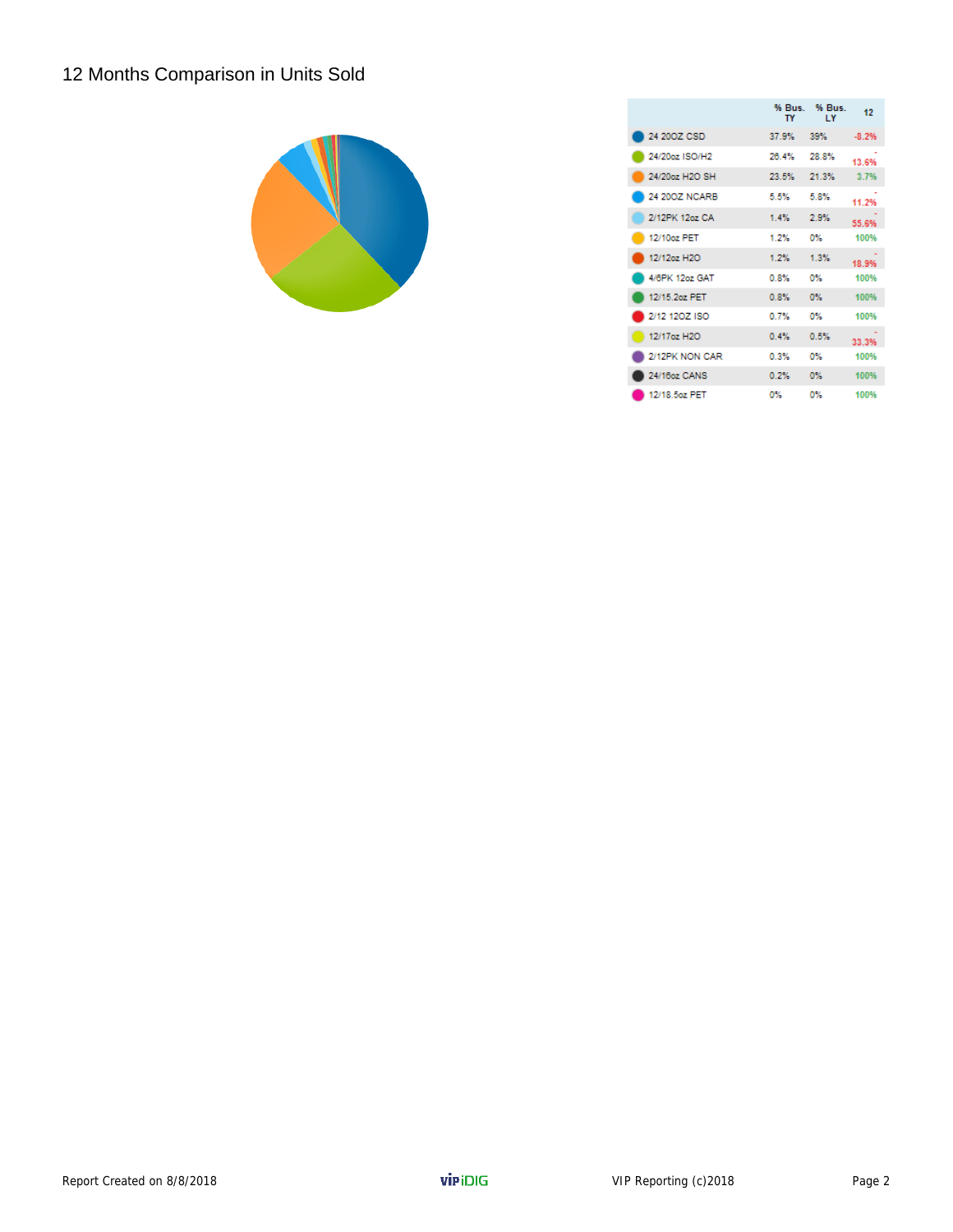# Comparison

#### Chain: RKFD FS SCHO

|                       |                       | thru 6/30/2018    | 12 Months 7/1/2017   12 Months 7/1/2016<br>thru 6/30/2017 | <b>Diff</b>       | Pct               |
|-----------------------|-----------------------|-------------------|-----------------------------------------------------------|-------------------|-------------------|
| <b>Package Sizes</b>  | <b>Brand Families</b> | <b>Units Sold</b> | <b>Units Sold</b>                                         | <b>Units Sold</b> | <b>Units Sold</b> |
| <b>Total</b>          |                       | 4,978             | 6,138                                                     | $-1,160$          | $-18.9%$          |
| 24 200Z CSD           | <b>Total</b>          | 1,680             | 2,516                                                     | $-836$            | $-33.2%$          |
|                       | <b>PEPSI</b>          | 1,000             | 1,473                                                     | $-473$            | $-32.1%$          |
|                       | <b>MTN DEW</b>        | 482               | 747                                                       | $-265$            | $-35.5%$          |
|                       | <b>MIST</b>           | 75                | 94                                                        | $-19$             | $-20.2%$          |
|                       | <b>DOC</b>            | 63                | 97                                                        | $-34$             | $-35.1%$          |
|                       | <b>CRUSH</b>          | 46                | 76                                                        | $-30$             | $-39.5%$          |
|                       | <b>MUG</b>            | 14                | 29                                                        | $-15$             | $-51.7%$          |
| 12/17oz H2O           | <b>Total</b>          | 1,368             | 1,168                                                     | 200               | 17.1 %            |
|                       | <b>KLARBRUNN</b>      | 1,368             | 1,168                                                     | 200               | 17.1 %            |
| 12/120Z KICKST        | <b>Total</b>          | 562               | 527                                                       | 35                | 6.6%              |
|                       | <b>MTN DEW</b>        | 562               | 527                                                       | 35                | 6.6 %             |
| 24/20oz H2O SH        | <b>Total</b>          | 391               | 527                                                       | $-136$            | $-25.8%$          |
|                       | <b>KLARBRUNN</b>      | 390               | 518                                                       | $-128$            | $-24.7%$          |
|                       | <b>AQUAFINA</b>       | $\mathbf{1}$      | 9                                                         | $-8$              | $-88.9%$          |
| 24/700ML H20          | <b>Total</b>          | 190               | 146                                                       | 44                | 30.1 %            |
|                       | <b>KLARBRUNN</b>      | 190               | 146                                                       | 44                | 30.1 %            |
| 12/20oz H20           | <b>Total</b>          | 176               | 365                                                       | $-189$            | $-51.8%$          |
|                       | <b>SOBE</b>           | 176               | 365                                                       | $-189$            | $-51.8%$          |
| <b>24/100Z TROP</b>   | <b>Total</b>          | 161               | 41                                                        | 120               | 292.7 %           |
|                       | <b>TROPICANA</b>      | 161               | 41                                                        | 120               | 292.7 %           |
| <b>24 200Z NCARB</b>  | <b>Total</b>          | 88                | 171                                                       | $-83$             | $-48.5%$          |
|                       | <b>LIPTON</b>         | 88                | 171                                                       | $-83$             | $-48.5%$          |
| 12/160Z KICKST        | <b>Total</b>          | 69                | 4                                                         | 65                | 1,625.0%          |
|                       | <b>MTN DEW</b>        | 69                | 4                                                         | 65                | 1,625.0%          |
| <b>12/120Z BUB CN</b> | <b>Total</b>          | 58                | 14                                                        | 44                | 314.3 %           |
|                       | <b>KLARBRUNN</b>      | 58                | 14                                                        | 44                | 314.3 %           |
| 12/15.2oz PET         | <b>Total</b>          | 53                | 64                                                        | -11               | $-17.2%$          |
|                       | <b>OCEAN SPRAY</b>    | 53                | 64                                                        | $-11$             | $-17.2%$          |
| <b>12/120Z PET TP</b> | <b>Total</b>          | 41                | 66                                                        | $-25$             | $-37.9%$          |
|                       | <b>TROPICANA</b>      | 41                | 66                                                        | $-25$             | $-37.9%$          |
| <b>8/100Z PET NJ</b>  | <b>Total</b>          | 28                | 30                                                        | $-2$              | $-6.7%$           |
|                       | <b>NAKED JUICE</b>    | 28                | 30                                                        | $-2$              | $-6.7%$           |
| 12/13.7oz GLAS        | <b>Total</b>          | 24                | 32                                                        | $-8$              | $-25.0%$          |
|                       | <b>STARBUCKS</b>      | 24                | 32                                                        | $-8$              | $-25.0%$          |
| 24/20oz ISO/H2        | Total                 | 23                | 55                                                        | $-32$             | $-58.2%$          |
|                       | <b>GATORADE</b>       | 23                | 55                                                        | $-32$             | $-58.2%$          |
| 24/10oz PET           | <b>Total</b>          | 22                | 213                                                       | $-191$            | $-89.7%$          |
|                       | <b>DOLE</b>           | 22                | 213                                                       | $-191$            | $-89.7%$          |
|                       | <b>Total</b>          | 22                | 25                                                        | $-3$              | $-12.0%$          |
| 24 1/2LTR PROP        | <b>GATORADE</b>       | 22                | 25                                                        | $-3$              | $-12.0%$          |
| 4/6PK 20oz H2O        | <b>Total</b>          | 15                | 135                                                       | $-120$            | $-88.9%$          |
|                       | <b>KLARBRUNN</b>      | 15                | 135                                                       | $-120$            | $-88.9%$          |
| 2/12 120Z ISO         | <b>Total</b>          | 6                 | $\overline{\mathbf{c}}$                                   | 4                 | 200.0%            |
|                       | <b>GATORADE</b>       | 6                 | 2                                                         | 4                 | 200.0%            |
| <b>12/150Z DBS CN</b> | <b>Total</b>          | 1                 | 4                                                         | $-3$              | $-75.0%$          |
|                       |                       | $\mathbf{1}$      | 4                                                         | $-3$              | $-75.0%$          |
|                       | <b>STARBUCKS</b>      |                   |                                                           |                   |                   |
| <b>4/6PK 12oz CAN</b> | <b>Total</b>          | 0                 | $\overline{7}$                                            | $-7$              | $-100.0%$         |
|                       | <b>MTN DEW</b>        | 0                 | 3                                                         | $-3$              | $-100.0%$         |
|                       | <b>PEPSI</b>          | $\boldsymbol{0}$  | $\overline{4}$                                            | $-4$              | $-100.0%$         |